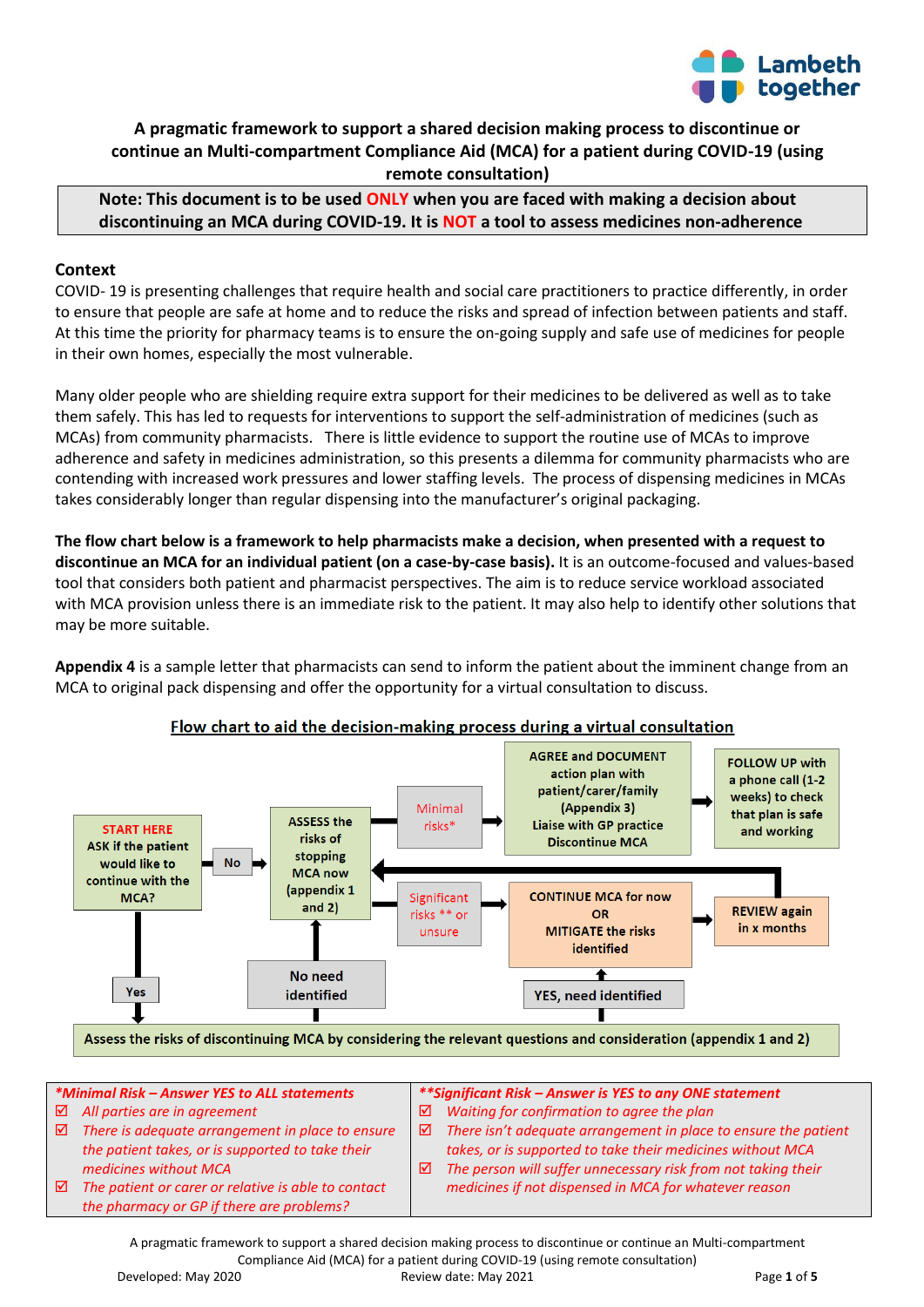

| Appendix 1. Explore the risks associated with discontinuing MCA |                                                                        |                          |                                                                                                                                               |  |
|-----------------------------------------------------------------|------------------------------------------------------------------------|--------------------------|-----------------------------------------------------------------------------------------------------------------------------------------------|--|
| <b>CHECKLIST</b>                                                |                                                                        |                          | <b>CONSIDERATIONS</b>                                                                                                                         |  |
| $\Box$                                                          | Who requested the MCA?                                                 |                          | Patient, carer, family, GP, nurse? Was an objective assessment done? Did                                                                      |  |
|                                                                 | State the reason given below:                                          |                          | they ask patient? Requesting an MCA doesn't mean it is needed, it is more                                                                     |  |
|                                                                 |                                                                        |                          | likely an indication that the patient needs some support with their                                                                           |  |
|                                                                 |                                                                        |                          | medicines vs. specifically an MCA                                                                                                             |  |
| $\Box$                                                          | Does the person receive medicines                                      | $\Box$                   | Paid carers should be trained to give medicines in standard containers. It is                                                                 |  |
|                                                                 | support from a paid carer?                                             |                          | not against the law and should be covered by their employer's indemnity                                                                       |  |
|                                                                 |                                                                        | $\Box$                   | Consider rationalising medicines dosing frequency to fit in with 'care calls'.                                                                |  |
|                                                                 |                                                                        |                          | This should be done in conjunction with social services to ensure care                                                                        |  |
|                                                                 |                                                                        |                          | packages are not affected                                                                                                                     |  |
|                                                                 |                                                                        |                          | However recognise that times of reduced staffing capacity may not be the                                                                      |  |
|                                                                 |                                                                        |                          | best time to make changes unless the patient's immediate safety is                                                                            |  |
|                                                                 |                                                                        |                          | compromised                                                                                                                                   |  |
| $\Box$                                                          | Does the person receive medicines                                      | ⊔                        | Can relatives support? Are they willing to support to reduce the spread of                                                                    |  |
|                                                                 | support from their family?                                             |                          | infection? Consider amending dosing frequency to suit their availability.                                                                     |  |
|                                                                 |                                                                        |                          | Can they access training needed to support administration? There are                                                                          |  |
|                                                                 |                                                                        |                          | online resources available as well as remote support (video and telephone)                                                                    |  |
| ⊔                                                               | Does the person manage or take                                         | ⊔                        | Need for MCA more likely to be valid if it is to help patient to manage their                                                                 |  |
|                                                                 | their medicines by themselves?                                         | $\Box$                   | medicines by themselves                                                                                                                       |  |
|                                                                 |                                                                        |                          | Are they willing to self-administer? E.g. are they already taking some of<br>their medicines without support?                                 |  |
|                                                                 |                                                                        | $\Box$                   |                                                                                                                                               |  |
| $\Box$                                                          | What impairment(s) prevents them<br>from taking their medicines out of |                          | Forgetting? Overwhelmed by numbers, doses, frequency, complex dosing<br>schedule/device? Can't read or understand instructions? Problems with |  |
|                                                                 | a standard container?                                                  |                          | dexterity? Unable to plan, focus attention, remember instructions to                                                                          |  |
|                                                                 |                                                                        |                          | manage medicines?                                                                                                                             |  |
|                                                                 |                                                                        | $\Box$                   | Can we simplify dosing, reduce frequency or numbers? Don't assume, ask                                                                        |  |
|                                                                 |                                                                        |                          | the patient!                                                                                                                                  |  |
|                                                                 |                                                                        | $\Box$                   | Are there any adjustments, or aids that can help? <sup>1</sup> Have a few samples to                                                          |  |
|                                                                 |                                                                        |                          | show or send link/photo and explain how it may help                                                                                           |  |
| $\Box$                                                          | Has the person tried alternatives to                                   | ⊔                        | Does the patient their have own strategies/solutions to work with?                                                                            |  |
|                                                                 | an MCA?                                                                |                          |                                                                                                                                               |  |
| $\Box$                                                          | Are there other medicines outside                                      | $\overline{\phantom{a}}$ | How many? What strategies do they use to remember/manage to take                                                                              |  |
|                                                                 | the MCA that have to be taken as                                       |                          | them? Can these strategies be used for the medicines currently in MCA                                                                         |  |
|                                                                 | well e.g. inhalers, patches?                                           |                          |                                                                                                                                               |  |
| $\Box$                                                          | Can the patient correctly identify                                     |                          | If not, it the MCA is probably not meeting the support need.                                                                                  |  |
|                                                                 | the medicines compartment to                                           |                          |                                                                                                                                               |  |
|                                                                 | take from at the right time and day                                    |                          |                                                                                                                                               |  |
|                                                                 | of the week?                                                           |                          |                                                                                                                                               |  |
| $\Box$                                                          | Can the patient physically remove                                      | ப                        | If not, the MCA is probably not meeting the support need.                                                                                     |  |
|                                                                 | the medicines out of the MCA                                           | ⊔                        | Watch out for use of knives or sharp objects to pierce the blister. Also                                                                      |  |
|                                                                 | compartment?                                                           |                          | medicines may fall out and get missed or put back wrongly                                                                                     |  |
| ⊔                                                               | Is there evidence that the MCA is                                      | ⊔                        | If not, the MCA is probably not meeting the support need. Explore reasons                                                                     |  |
|                                                                 | used correctly or the medicines                                        |                          | why (be non-judgemental)                                                                                                                      |  |
|                                                                 | taken? (Ask to see MCA or a photo)                                     | ⊔                        | Sometimes the community pharmacist is able to identify this (if the MCAs                                                                      |  |
|                                                                 |                                                                        |                          | are returned to the pharmacy) when the MCA has a lot of unused                                                                                |  |
|                                                                 |                                                                        |                          | medicines                                                                                                                                     |  |
| Ц                                                               | Are there particular medicine (s)                                      | $\Box$                   | If the person doesn't want to take medicine(s), the MCA not likely to solve                                                                   |  |
|                                                                 | the patient does not want to take<br>some times or not at all?         |                          | this problem. However it may stop them from taking others if they can't                                                                       |  |
|                                                                 |                                                                        | $\Box$                   | identify the particular medicine they dislike<br>Explore reasons for not wanting to take medicines and come to an                             |  |
|                                                                 |                                                                        |                          | agreement through shared decision making                                                                                                      |  |

 $\overline{\phantom{a}}$ <sup>1</sup> What products or interventions are available to aid medication adherence? May 2020[. https://www.sps.nhs.uk/wp](https://www.sps.nhs.uk/wp-content/uploads/2020/05/SPS_ProductsInterventionsToAidMedicationAdherence_May20_FINAL.pdf)[content/uploads/2020/05/SPS\\_ProductsInterventionsToAidMedicationAdherence\\_May20\\_FINAL.pdf](https://www.sps.nhs.uk/wp-content/uploads/2020/05/SPS_ProductsInterventionsToAidMedicationAdherence_May20_FINAL.pdf)

A pragmatic framework to support a shared decision making process to discontinue or continue an Multi-compartment Compliance Aid (MCA) for a patient during COVID-19 (using remote consultation)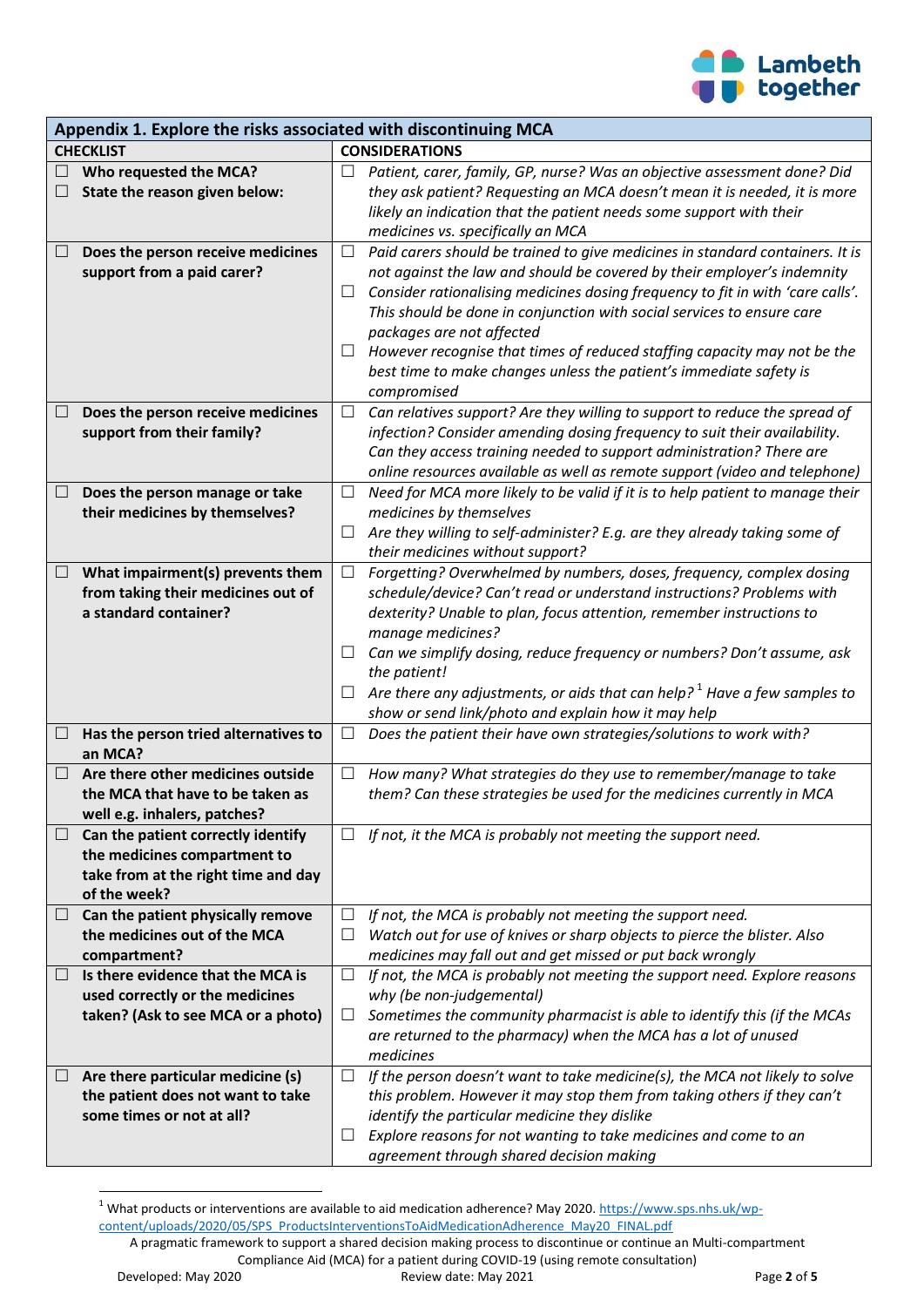

# **Appendix 2. Factors to consider when making the final decision with the person, their carer(s) or family**

## **Patient /Carer factors**

- $\Box$  Person- centred care, including shared decision-making is vital to ensuring safety and reducing risks from the change
- $\Box$  The patient's immediate safety and reducing the spread of COVID-19 infections currently takes priority over long term medicines optimisation
- $\Box$  MCAs are not the only solution for people who need support with taking their medicines. If supplied without an assessment to ensure appropriateness for the individual, they can increase medicationrelated risks (e.g. if the patient is confused)
- $\Box$  Err on the side of caution when making the decision to continue or discontinue MCA due to limited face-to-face contact with patients/carers and difficulty with monitoring risks that may arise from any changes made
- $\Box$  Consider what will happen if the MCA is stopped or continued. For example, an increase in adherence may lead to over-medication (e.g. a hypertensive patient previously non-adherent to their medication may now adhere and suffer a significant drop in blood pressure)
- $\Box$  Remember 'safety netting'. Explain clearly to the patient/carer what to do if they get confused about what to take as a result of the changes and who to contact *[give contact details]* if this happens.
- $\Box$  Consider if there are other people in the patient's home, or visiting regularly who can keep an eye and provide feedback to Pharmacy or GP practice team if needed e.g. neighbours, relatives, district nurses

## **Pharmacy factors**

- $\Box$  Aim to reduce current service workload and physical handling associated with dispensing medicines in an MCA unless there's an immediate risk to the patient.
- $\Box$  There is little evidence to show that routine use of MCAs can improve adherence
- $\Box$  The process of dispensing medicines in MCAs takes longer than in original packaging and this has implications for community pharmacy staffing during COVID, and the timeliness of medicines supply
- $\Box$  Consider the impact on your workload and implications if pharmacy staff capacity is reduced
- $\Box$  If facing an ethical dilemma, follow the Royal Pharmaceutical Society guidance<sup>2</sup> and discuss with the wider multidisciplinary team for a second opinion. *GSTT Integrated Care Pharmacy* **team** can offer advice **[gst-tr.icppharmacyreferral@nhs.net]**

#### **Other factors**

 $\Box$  Consider the impact on other health and social care colleagues' workload. For example, your intervention may save pharmacy time but trigger an additional home visit from a district nurse or carer

A pragmatic framework to support a shared decision making process to discontinue or continue an Multi-compartment Compliance Aid (MCA) for a patient during COVID-19 (using remote consultation)

 $\overline{a}$ 

<sup>&</sup>lt;sup>2</sup> RPS guidance on ethical, professional decision making in the COVID-19 Pandemic. April 2020 [https://www.rpharms.com/resources/pharmacy-guides/coronavirus-covid-19/coronavirus-information-for-pharmacists/ethical](https://www.rpharms.com/resources/pharmacy-guides/coronavirus-covid-19/coronavirus-information-for-pharmacists/ethical-decision-making)[decision-making](https://www.rpharms.com/resources/pharmacy-guides/coronavirus-covid-19/coronavirus-information-for-pharmacists/ethical-decision-making)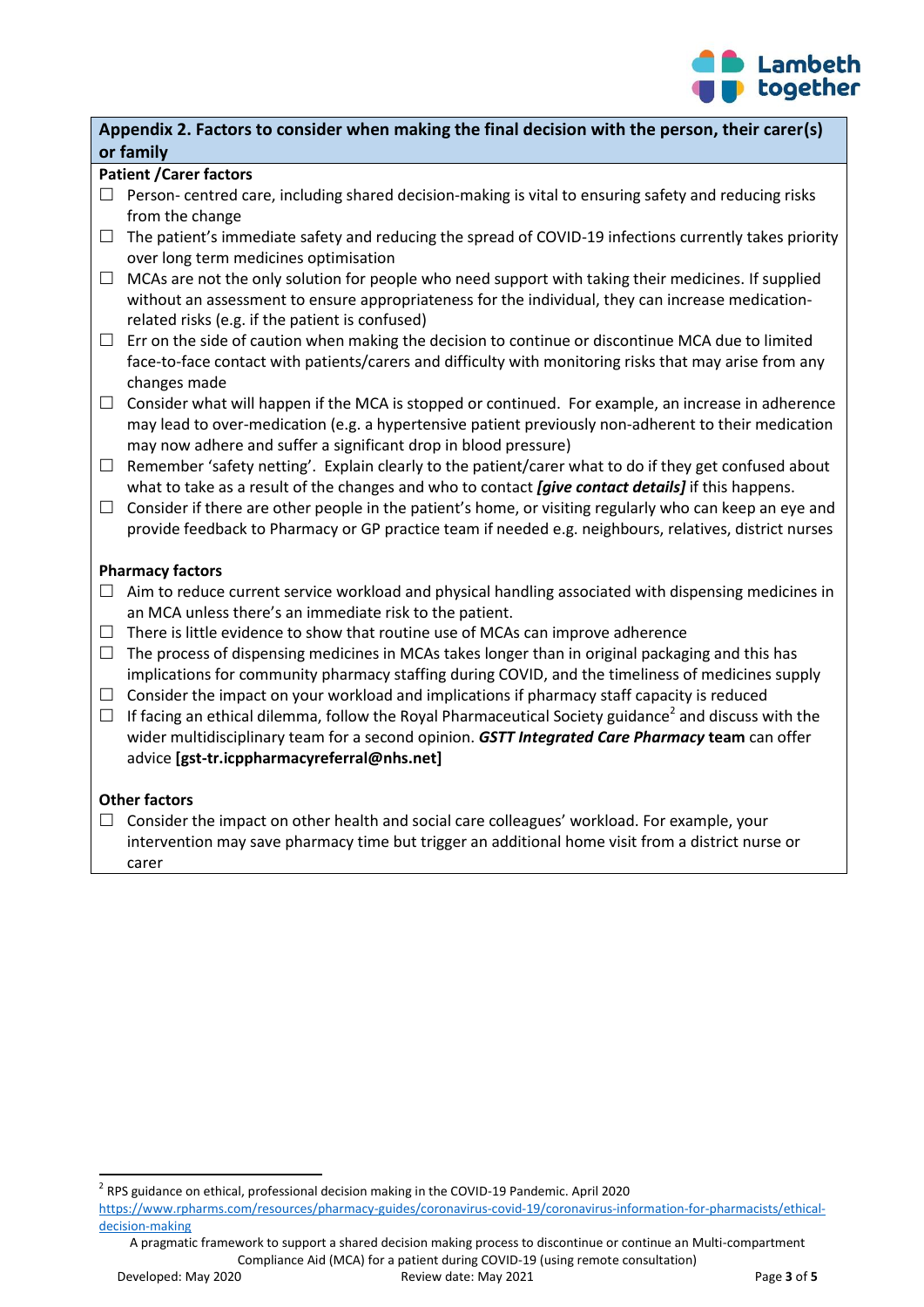

| Appendix 3. Record of discussion, outcome and plan |  |  |  |  |
|----------------------------------------------------|--|--|--|--|
| Summary of                                         |  |  |  |  |
| discussion and                                     |  |  |  |  |
| outcome (include                                   |  |  |  |  |
| reasons for                                        |  |  |  |  |
| discontinuing or                                   |  |  |  |  |
| continuing MCA)                                    |  |  |  |  |
| Plan                                               |  |  |  |  |
|                                                    |  |  |  |  |
|                                                    |  |  |  |  |
|                                                    |  |  |  |  |
|                                                    |  |  |  |  |
|                                                    |  |  |  |  |
|                                                    |  |  |  |  |

# **Appendix 4. Example of personalised letter to patient informing them about the changes and offering a telephone consultation to discuss further**

*Dear xxxxxxx*

*We are working hard to make sure you get your medicines in a safe, easy and helpful way during coronavirus.*

*You probably know that there is a lot of extra work for the NHS and this includes pharmacy. One example is that pharmacy teams are helping GPs by treating people with minor problems and are also delivering medicines to people who have to stay at home. As we have more work to do now, we need to think about how we carry on dispensing your medicines quickly and safely.*

*We want to talk to you (and your carer) about getting your medicines in the original boxes instead of a blister pack or 'dosette' box. We want to understand what you think about this and if you are worried.*

*We are only doing this so we can look after all our patients who need us at this busy and difficult time.*

*Please give us a call on xxxxxx and let us know when you're free to talk to us.*

*best wishes*